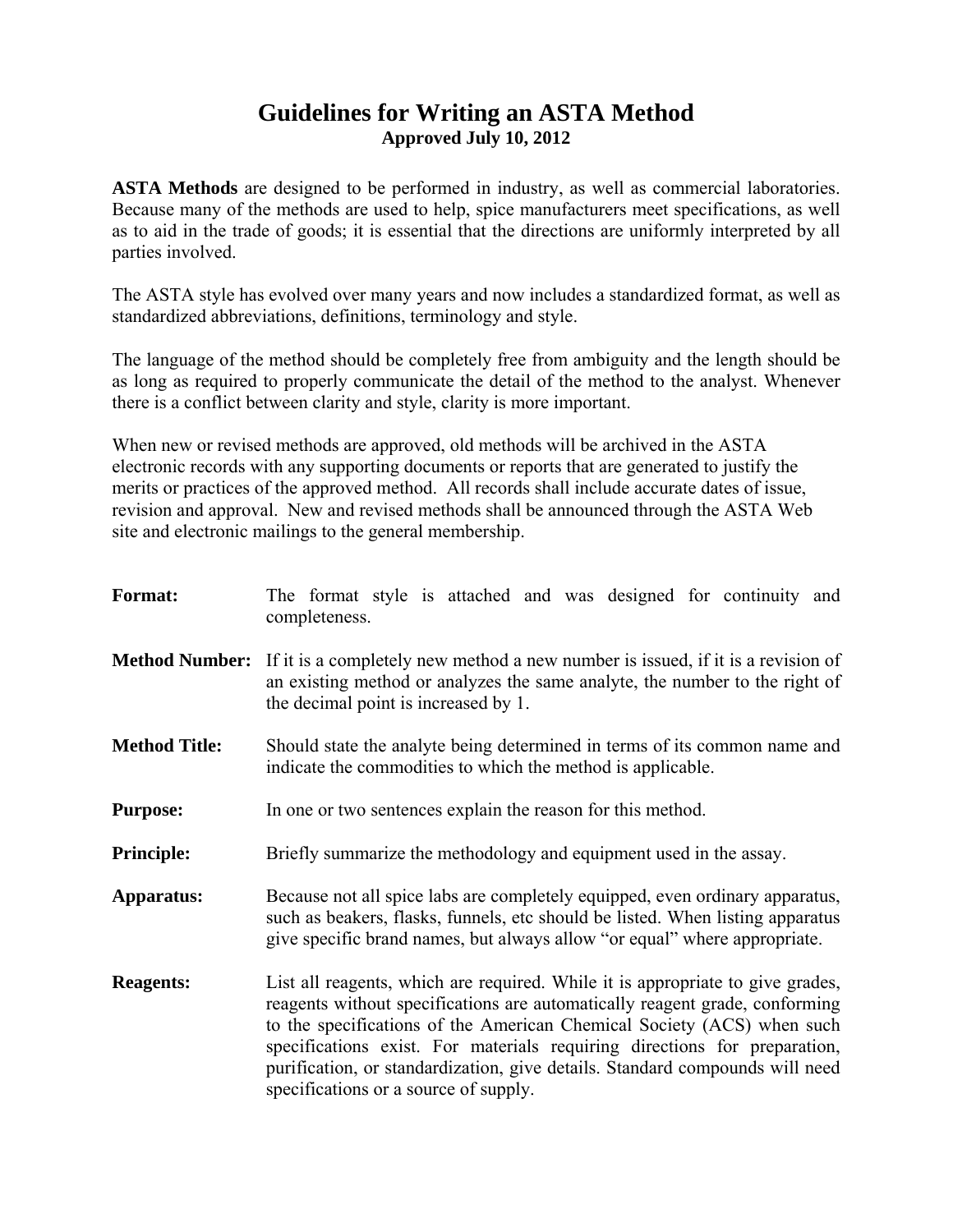| <b>Preparation of</b><br>Sample:   | Where appropriate cite an existing ASTA Sample Preparation Method. If<br>this is not appropriate then give sufficient detail for preparing the sample for<br>analysis.                                                                                                                                                                                                                                                     |  |  |
|------------------------------------|----------------------------------------------------------------------------------------------------------------------------------------------------------------------------------------------------------------------------------------------------------------------------------------------------------------------------------------------------------------------------------------------------------------------------|--|--|
| <b>Procedure:</b>                  | If a method is fairly straight forward, and it consists of only a single major<br>step, describe all operations under this heading. If the method is complex,<br>divide the determination section into several parts, which may be<br>characterized by the type of operation performed. Be sure to identify all<br>Critical Control Points.                                                                                |  |  |
| <b>Calculations:</b>               | Include calculations in the method for convenience to avoid the need for<br>looking up factors and deriving equations, particularly when a series of<br>multiple dilutions or aliquots are used at various steps in the method. Take<br>particular care to ensure that there is no ambiguity with regard to the entries<br>in the numerator or the denominator. Where appropriate, give an example of<br>the calculations. |  |  |
| <b>Statistics:</b>                 | Where appropriate, give this data for the analyst to better understand the<br>precision and accuracy of this method.                                                                                                                                                                                                                                                                                                       |  |  |
| Notes:                             | All Footnotes to the above method are presented here.                                                                                                                                                                                                                                                                                                                                                                      |  |  |
| <b>References:</b>                 | If this method has been copied or modified from a standard compendium of<br>methods, please give the appropriate reference.                                                                                                                                                                                                                                                                                                |  |  |
| <b>Revision</b><br><b>History:</b> | This section lists changes made to successive methods, the date of the<br>changes and reference to any documents that justify the changes.                                                                                                                                                                                                                                                                                 |  |  |
| <b>Abbreviations:</b>              | See last page for acceptable abbreviations                                                                                                                                                                                                                                                                                                                                                                                 |  |  |

To use this template for writing a new method, delete pages 1, 2, and 4 and begin writing.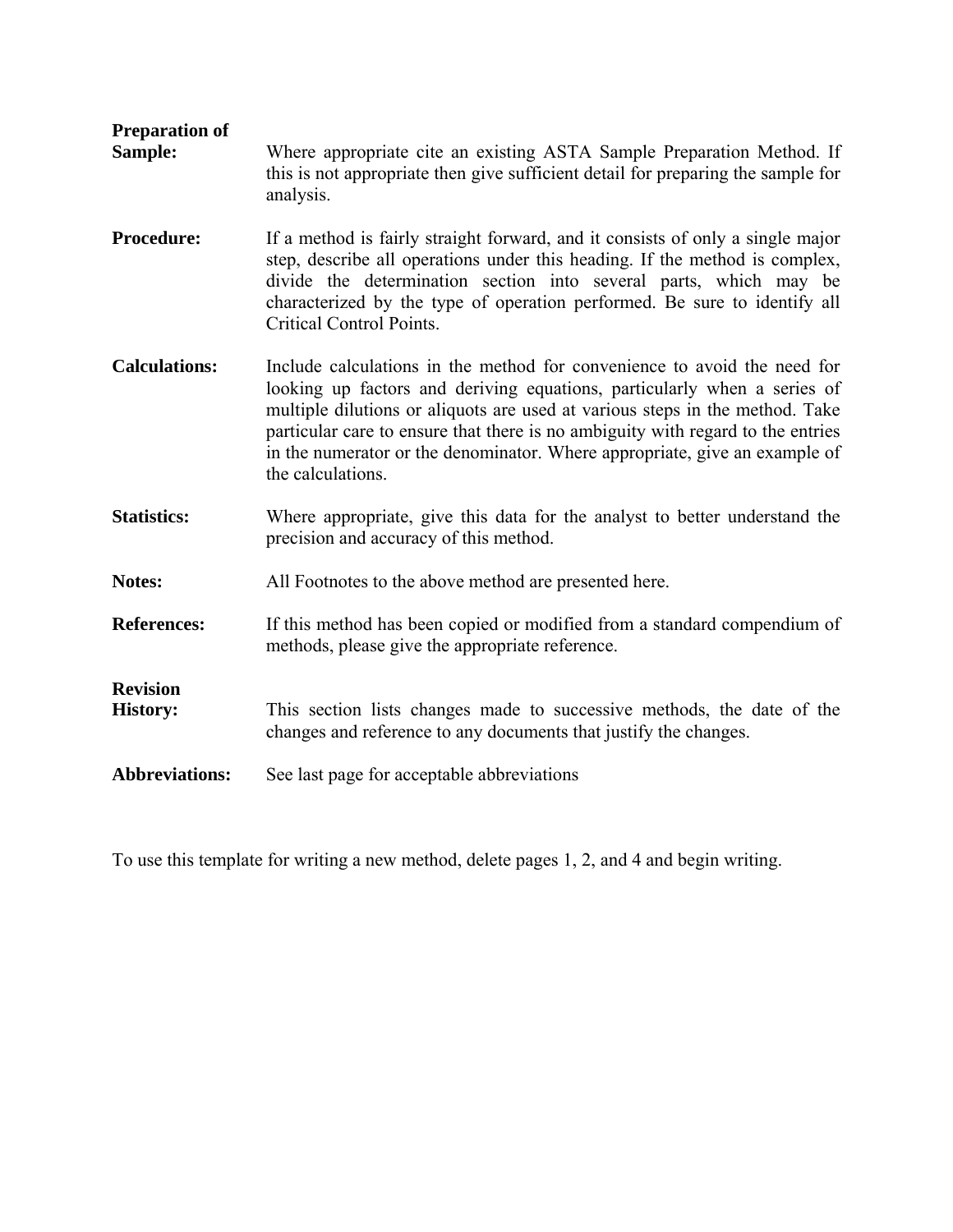#### **Method Title**

*Purpose:* 

*Principle:* 

#### **A. Apparatus**

1. (numbered list of equipment)

#### **B. Reagents**

1. (numbered list of reagents)

# **C. Preparation of Sample**

1. (numbered list of steps)

# **D. Procedure**

1. (numbered list of steps)

# **E. Calculation**

# **F. Statistics**

# **G. Notes**

1. (numbered list of notes)

#### **H. References**

1. (numbered list of references)

#### **I. Revision History**

Date and indented description of changes